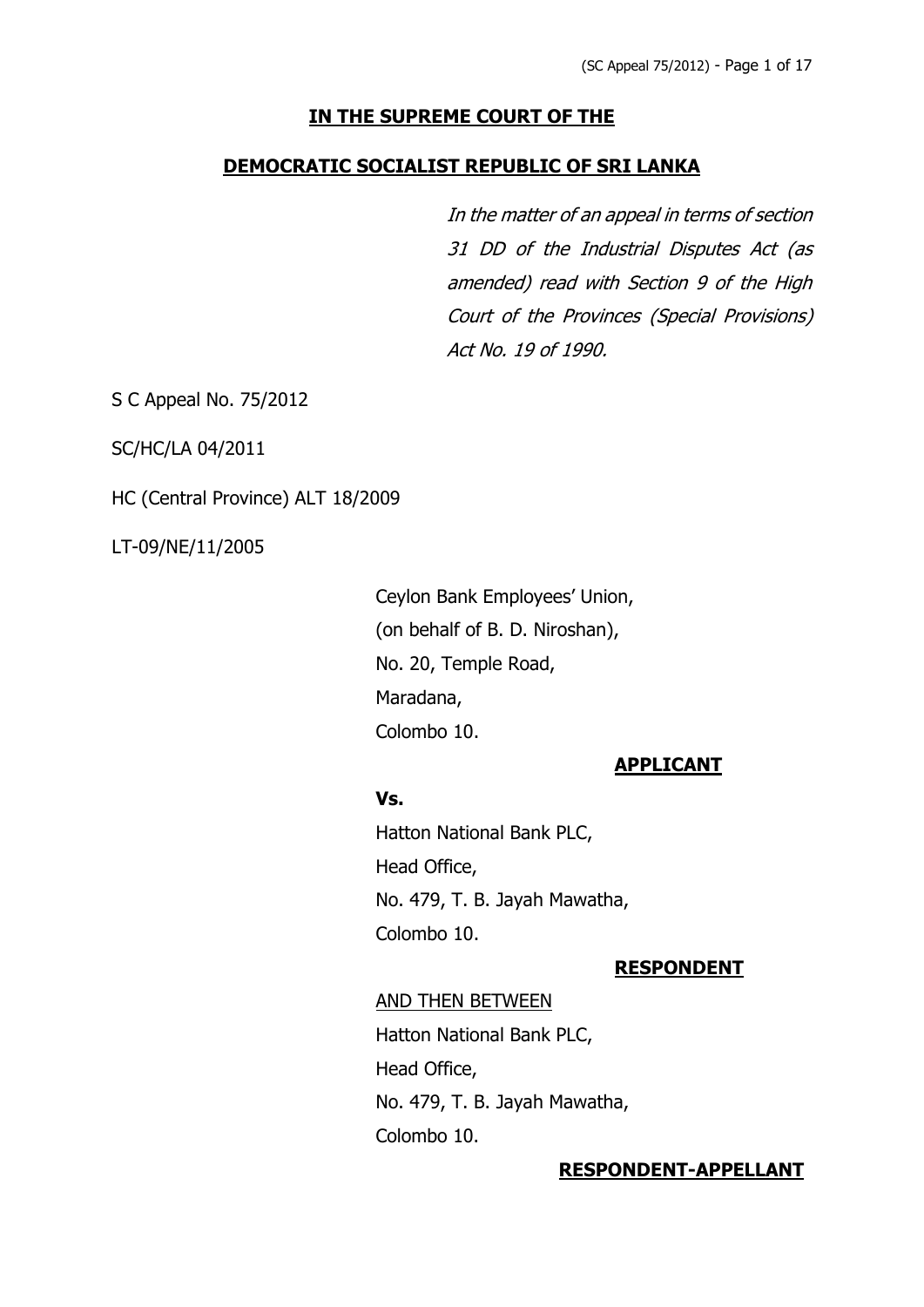### **Vs.**

Ceylon Bank Employees' Union, (on behalf of B. D. Niroshan), No. 20, Temple Road, Maradana, Colombo 10.

## **APPLICANT-RESPONDENT**

#### AND NOW BETWEEN

Ceylon Bank Employees' Union, (on behalf of B. D. Niroshan), No. 20, Temple Road, Maradana, Colombo 10. **APPLICANT-RESPONDENT-APPELLANT** -Vs-Hatton National Bank PLC, Head Office, No. 479, T. B. Jayah Mawatha,

Colombo 10.

## **RESPONDENT- APPELLANT-RESPONDENT**

## **Before: BUWANEKA ALUWIHARE PC J**

#### **P PADMAN SURASENA J**

## **E. A. G. R. AMARASEKARA J**

Counsel: Uditha Egalahewa PC with Amaranath Fernando and Miyuru Egalahewa for the Applicant-Respondent-Appellant.

> Shammil Perera PC with Duthika Perera for the Respondent-Appellant-Respondent instructed by Thushari Ranaweera.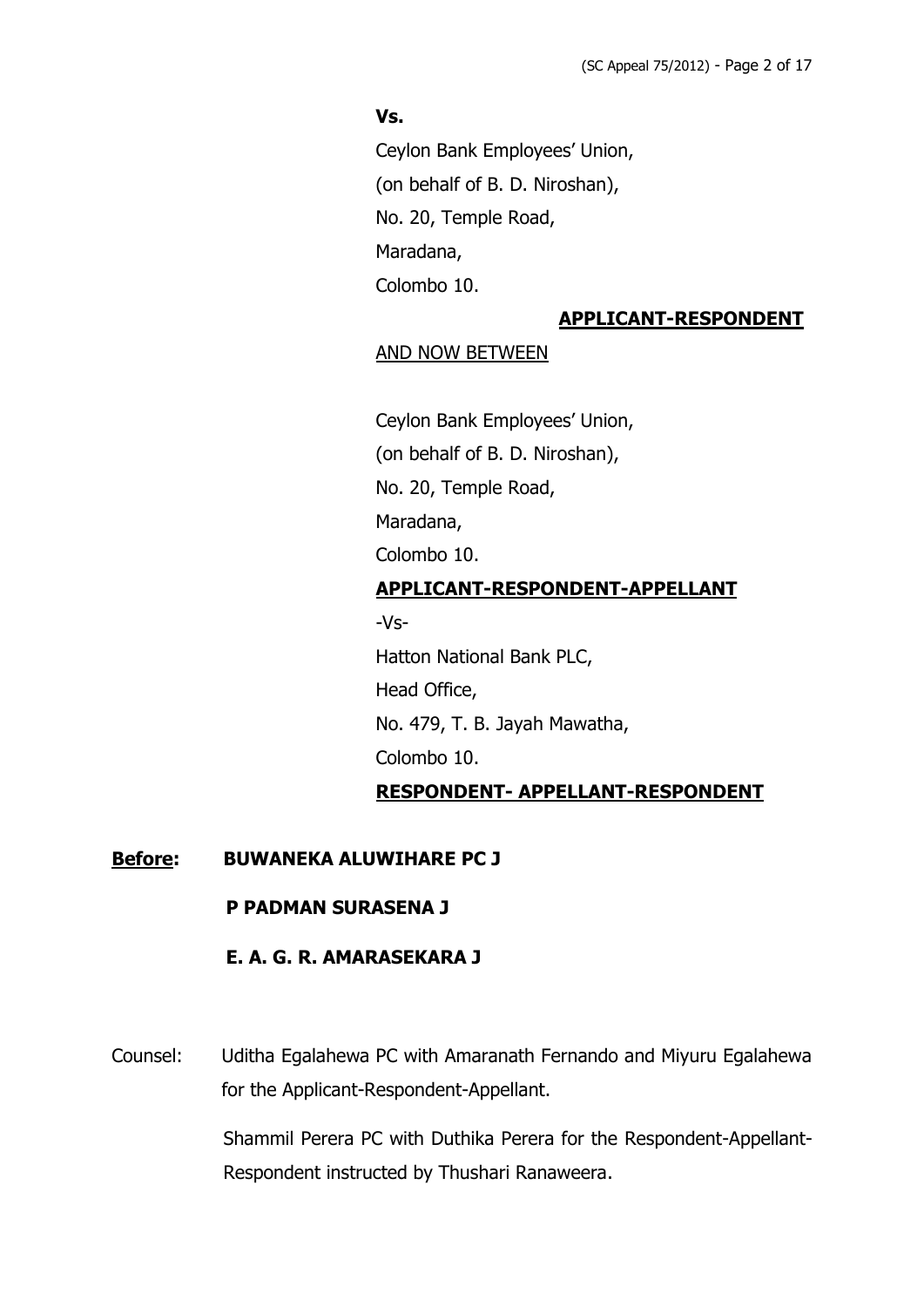Argued on: 15 - 09 - 2020

Decided on: 14 - 10 - 2021

### **P Padman Surasena J**

The Applicant-Respondent-Appellant (hereinafter sometimes referred to as the Applicant) filed an application for and on behalf of B. D. Niroshan (hereinafter sometimes referred to as the Employee) in the Labour Tribunal of Nuwara Eliya complaining that the Respondent-Appellant-Respondent (hereinafter sometimes referred to as the Employer) had unreasonably terminated the service of the Employee. The Applicant, through its application sought reinstatement of the service of the Employee and also sought for him, compensation for the complained termination of service, the consequential loss of promotions, increments and other benefits.

The Employee was serving as a Banking Assistant of the Nuwara Eliya Branch of the Employer. The Employer by the letter dated 07-09-2004 produced marked **R 11**, asked the Employee to show cause as to why he should not be disciplinarily dealt with, in relation to the charges set out therein. The said charges revolve around an incident in which the Employee was alleged to have removed from the counter, three cheques drawn from his own current account, to prevent them being presented for payment, as there were no sufficient funds in his current account to make the payment for the said cheques.

In the Labour Tribunal, the learned President, after considering the evidence presented before him, had concluded by his order dated 27-03-2009, that the counts 1, 2 and 3 set out in **R 11** have been proved by the Employer on a balance of probability. The said counts are as follows.

1. While assigned to Nuwara Eliya Branch of the Bank as a Banking Assistant on 10 th August 2004, you did wrongfully and dishonestly remove the following cheques drawn on your Current Account No. 87011 and presented for payment by 03 constituents of the Bank thereby denying the said constituents of the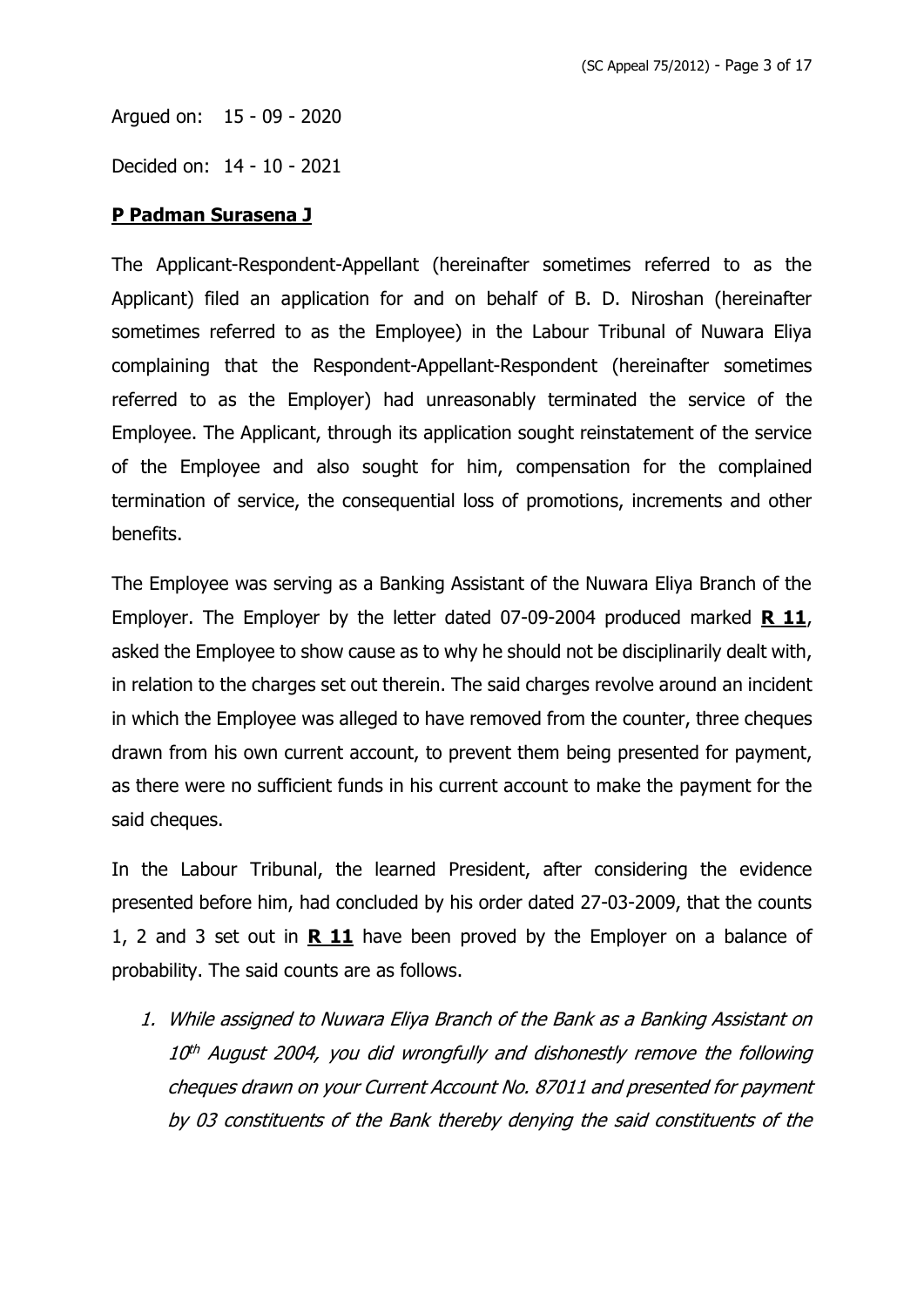Bank receiving credit they were entitled to receive to the debit of your account on that day.

| Constituent                | <b>Cheque No.</b> | Date drawn        | Amount (Rs.) |
|----------------------------|-------------------|-------------------|--------------|
| Mayura Trade Centre 809113 |                   | <i>10.08.2004</i> | 4,000/-      |
| Pushpa Hardware            | 816427            | 10.08.2004        | 3,830/-      |
| Siraj Stores               | 816434            | <i>10.08.2004</i> | 500/-        |

- 2. You did improperly remove the cheques described in Charge 01 above for your personal gain as you did not deposit adequate funds in your current account to honour the said cheques.
- 3. You did issue the cheques described in Charge 01 above without depositing sufficient funds in your current account to meet such commitments thereby acting in contravention of the rules of discipline applicable to employees of the Bank.

The learned President of the Labour Tribunal in his order, had formed the view that the proof of the above charges is serious enough to warrant the dismissal of the Employee. However, the learned President of the Labour Tribunal had thereafter concluded in the same order, that the decision by the Employer to terminate the service of the Employee is not a just and equitable order. The learned President seems to have based the said decision on the following reasons.

- i. There is no evidence to establish that the Employer had taken any disciplinary action against the Trainee Banking Assistant Sirisoma although said Sirisoma had abetted the Employee to commit one or more instances of misconduct referred to in the charge sheet marked **R 11**.
- ii. The documents marked **A 9** and **A 10** produced by the Employee have revealed that even the manager of the bank had deposited money into his account when the funds were insufficient to make payments to the cheques drawn.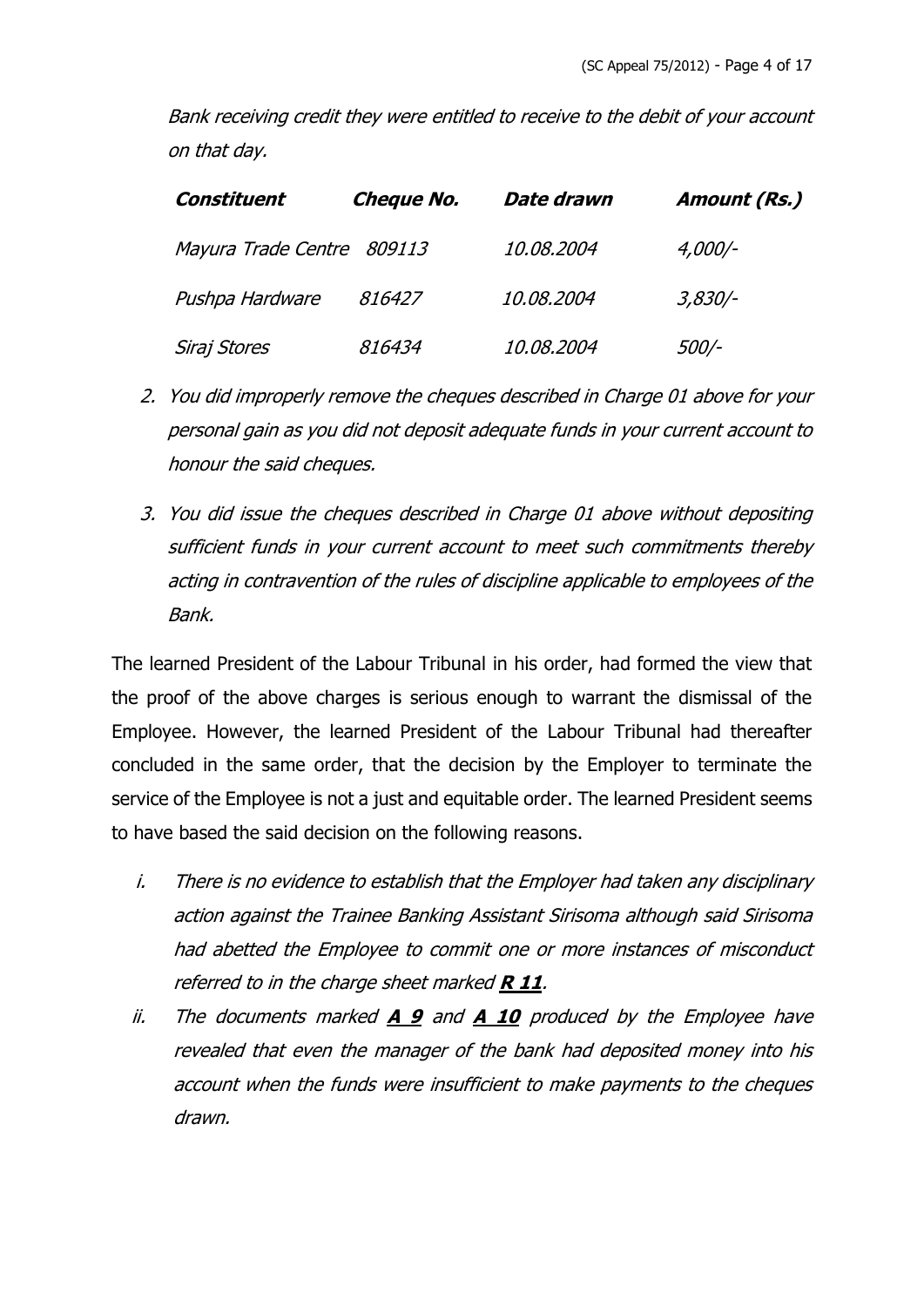- iii. The documents produced by the Employee marked **A 10**, **A 11** and **A 12** have shown that W H Warakapola who had testified before the Labour Tribunal also had issued cheques from his account when the balance was not sufficient for the payment of those cheques.
- iv. The evidence adduced before the Labour Tribunal does not reveal any prejudice being caused to the customers of the bank by the action of the Employee.
- v. The money due to the customers has been duly credited to their account and no fraud has taken place.
- vi. The document produced marked **A 13** shows that the Employee had previously discharged his duties honestly.
- vii. As per the document produced marked **A 16** (dated 11-06-2004) the Personnel Manager of the Employer had even commended the Employee.
- viii. The Employee who had joined the Employer in the year 1993 had not been subjected to any disciplinary proceedings before this incident.
- ix. The dismissal from service is the maximum punishment that could be imposed on an employee.
- x. As the employer-employee relationship is a human relationship, the seriousness of the misconduct must be considered as a question of fact when deciding the reasonableness of the punishment.

The learned President of the Labour Tribunal had ordered the reinstatement of the Employee in service but had decided not to award him the back wages. This is because the learned President of the Labour Tribunal has concluded that the Employer has established that the Employee had directly induced the Trainee Banking Assistant Sirisoma to act contrary to the rules of the Employer bank and that the Employee is directly responsible for the said inducement.

Being aggrieved by the order of the learned President of the Labour Tribunal, the Employer had appealed to the Provincial High Court. The learned Provincial High Court Judge after conclusion of the argument of the said appeal, by his judgment dated 09- 12-2010, had set aside the part of the order of the Labour Tribunal containing the direction to reinstate the Employee in service and affirmed the rest of the order of the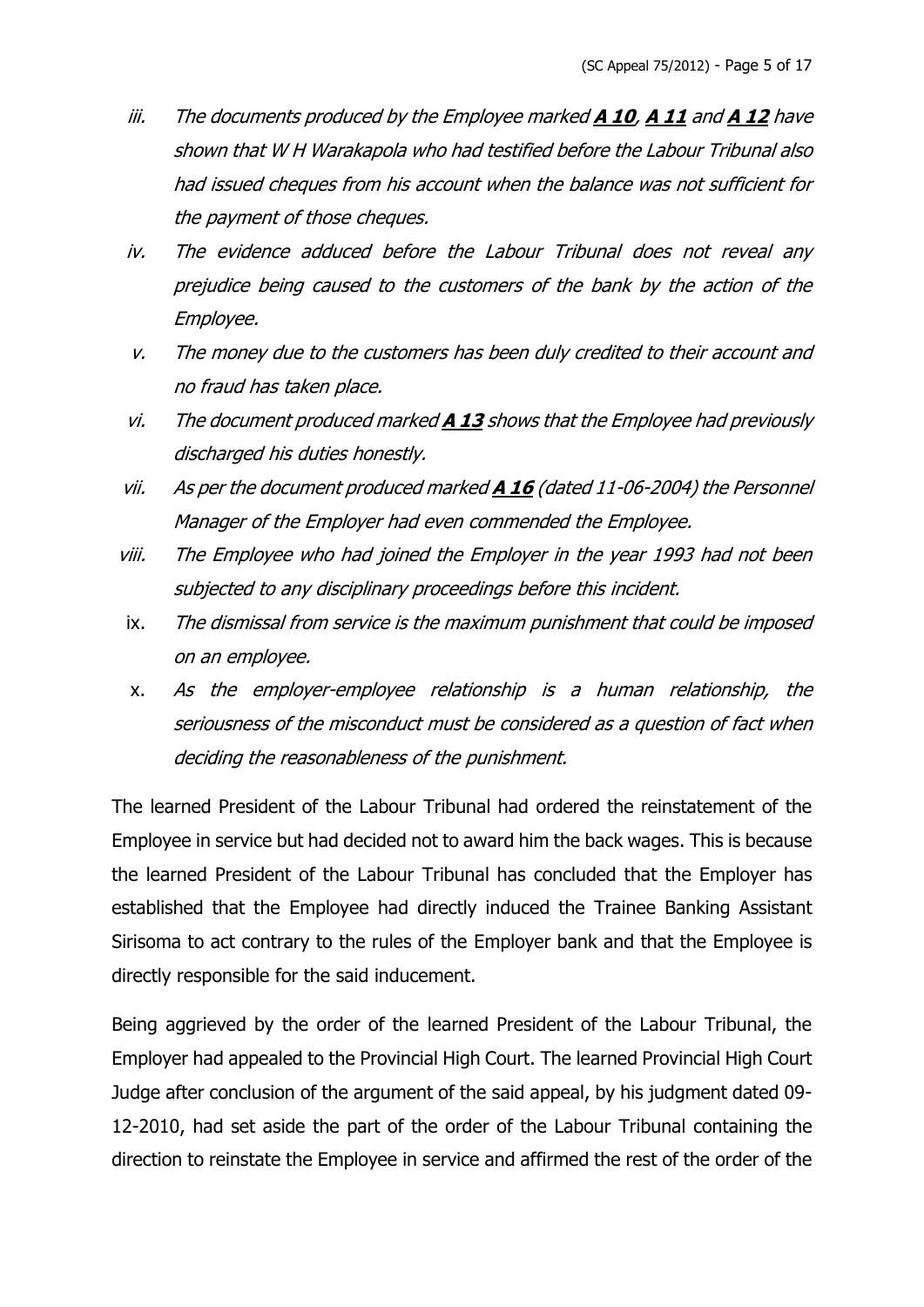Labour Tribunal including the conclusion that the Employee was not entitled to compensation.

Being aggrieved by the judgment of the learned Provincial High Court Judge, the Employee sought Leave to Appeal from this Court and accordingly, on the 28-03-2012, this Court granted Leave to Appeal on the questions of law set out in paragraph 10 (b) and (d) of the Petition dated 06-01-2011. The said questions of law are reproduced below.

- i. Was the judgment of the Honourable Judge of the High Court just and equitable?
- ii. Did the Honourable Judge of the High Court err in law by not evaluating the provisions of Section 31B (6) (c) of the Industrial Disputes Act?

Although the reinstatement of the Employee in service without back wages was ordered, the President of the Labour Tribunal in unequivocal terms has held; that the Employer has proved the acts of misconduct referred to in the first, second and third charges set out in **R 11**; and that the seriousness of the said charges is grave enough to warrant the termination of the service of the Employee. As has already been mentioned, the learned President of the Labour Tribunal has also concluded that the Employee had directly induced the Trainee Banking Assistant Sirisoma to act contrary to the rules of the Employer bank and that the Employee is directly responsible for the said inducement.

The Labour Tribunal has pronounced its order on 27-03-2009. The service of the employee was terminated with effect from 03-09-2004. The learned President of the Labour Tribunal has not directed in his order, to reinstate the Employee from the date of the termination of his service. Thus, the reinstatement of the Employee as per the order of the Labour Tribunal, would clearly result in a break in the Employee's service from 03-09-2004 to the date of reinstatement which could have been a date after 27- 03-2009 which is approximately a loss of four and a half years of his service. Despite the above, the Employee has not challenged the order of the Labour Tribunal. This means that the Employee for all purposes has accepted the conclusions arrived at by the learned President of the Labour Tribunal.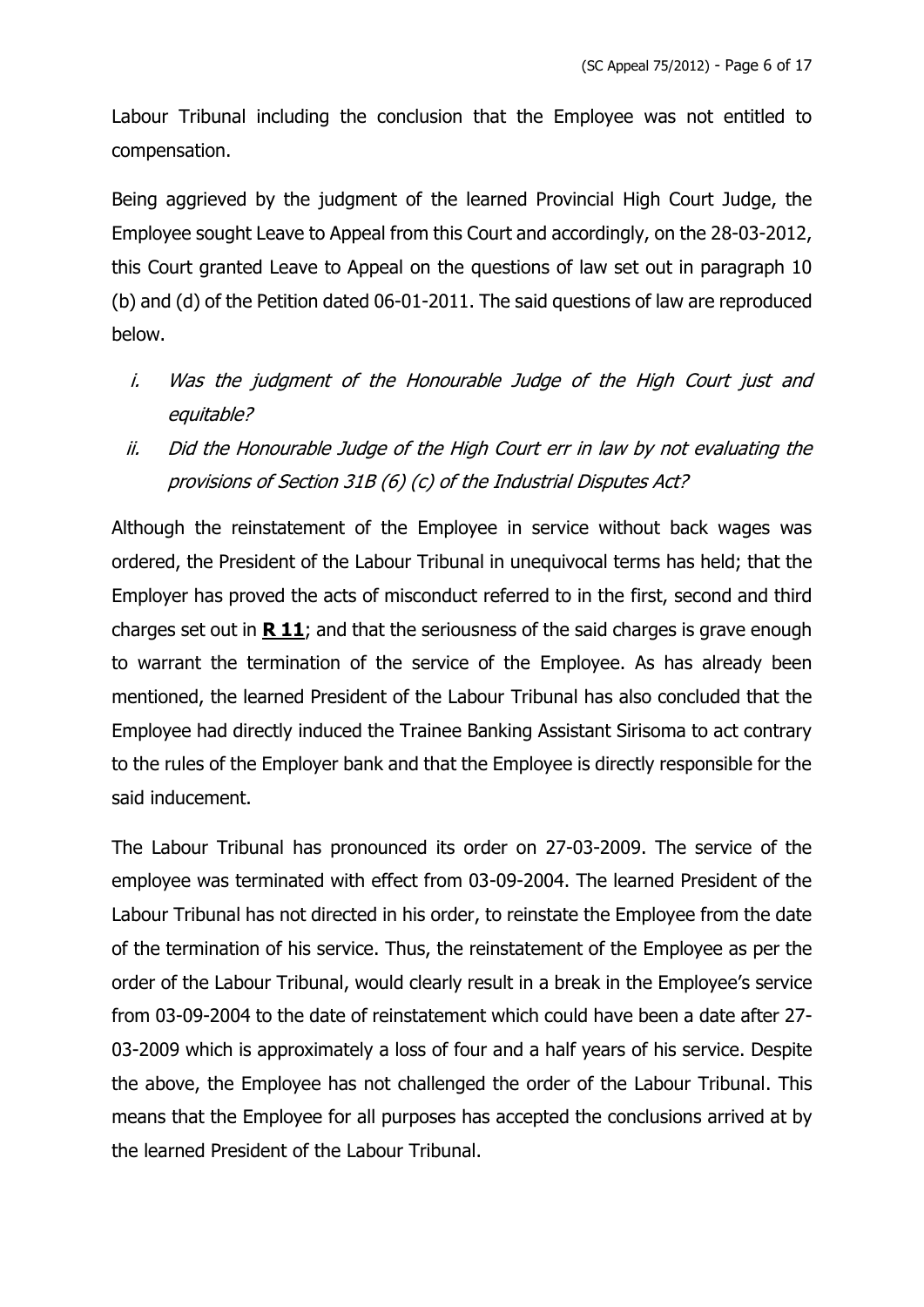The case of Peoples' Bank Vs Lanka Banku Sevaka Sangamaya<sup>1</sup> is directly on the above point. Further, the facts of that case also involve some incidents in which the workman in that case had issued several cheques to third parties from his account without sufficient funds in his account. In that case, the workman was a clerk attached to the Peoples' Bank who had served the bank for twenty-five years. On an application made by him to challenge the termination of his service, the Labour Tribunal had held that the termination of his service was justified, but ordered payment of compensation. He then appealed to the Provincial High Court but the Provincial High Court dismissed his appeal and affirmed the order of the Labour Tribunal. He thereafter did not appeal against the Provincial High Court judgment to any Superior Court. However, the Peoples' Bank appealed to the Supreme Court against the judgment of the Provincial High Court on the question whether the Provincial High Court had erred in affirming the order of the Labour Tribunal to pay compensation to the workman even when he was found guilty of misconduct and the termination of his service was held to be justified. This Court held that the workman had accepted the order of the Labour Tribunal which held that the termination of his employment was justified, since the workman had not appealed against the orders of the lower courts. The following two excerpts from the judgment of His Lordship Justice Sisira J. de Abrew would show how this Court looked at the relevant issues in that case.

"… The workman was a clerk attached to the Peoples' Bank (Appellant Bank) and served the bank for 25 years. He appealed to the High Court against the order of the Labour Tribunal and his appeal was dismissed by the High Court. He did not appeal against the said order to any Superior Court. Thus, the order of the Labour Tribunal which held his termination justified has been accepted by him. …." "…… The Appellant Bank, after an inquiry, terminated his services for the said acts of misconduct. The Labour Tribunal however ordered compensation amounting to Rs.584,425/25 to be paid to him by the Appellant Bank. It is established that his services were terminated for the acts of misconduct committed by him. Then why should the Appellant Bank pay compensation to a person who was found guilty of

<sup>1</sup> SC Appeal 106/2012 decided on 09-06-2015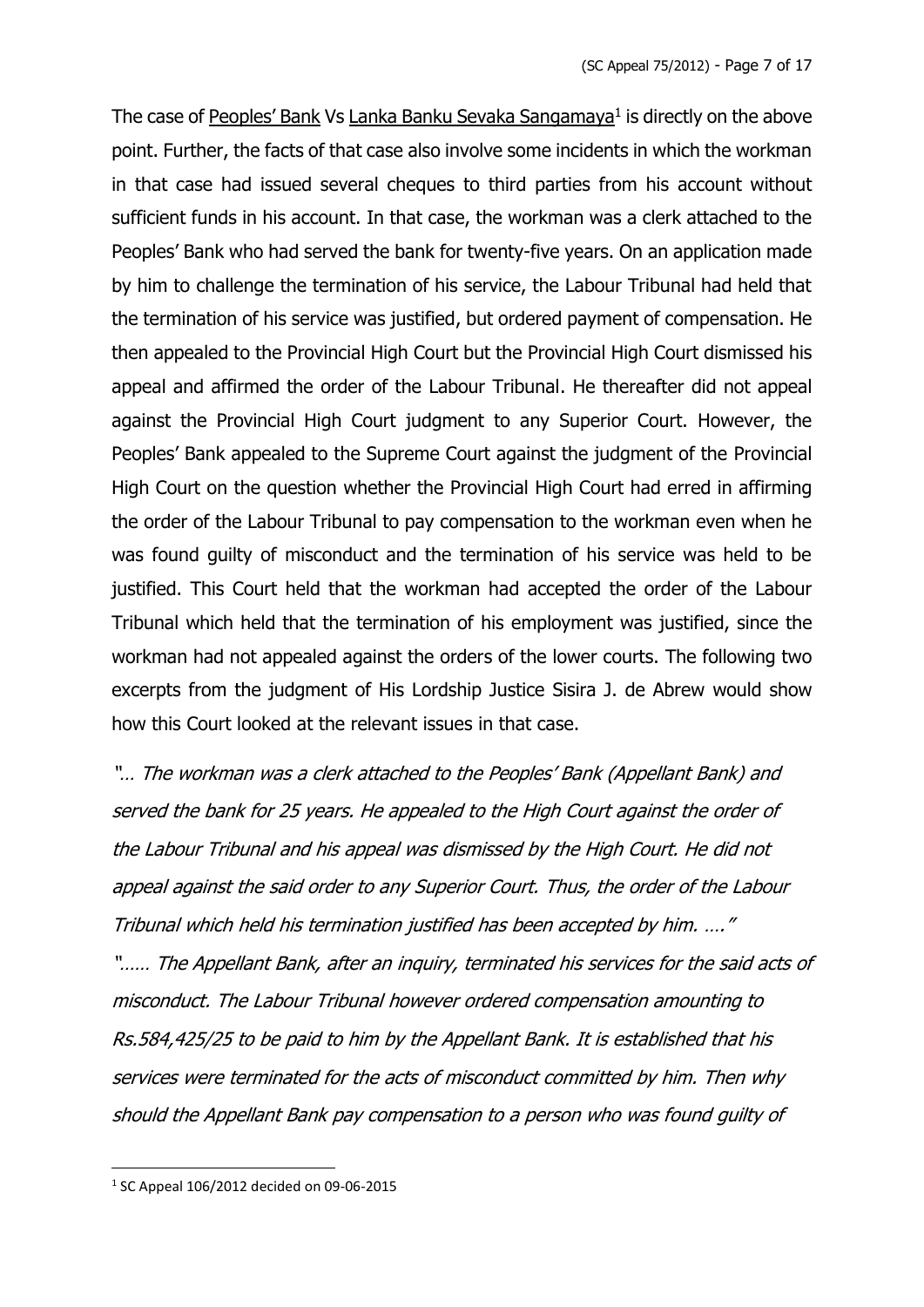misconduct and violated disciplinary circulars of the bank. This was the question that was presented, at the hearing of this appeal, to this court by learned counsel for the Appellant Bank. The most important question that must be decided in this case is whether the workman whose termination of services was held to be justified by the Labour Tribunal is entitled to compensation especially when he was found guilty of acts of misconduct. When considering this question, I must consider the following matters.

- 1. The workman had not caused any monetary loss to the Appellant Bank and the acts of misconduct committed by him are private transactions.
- 2. Whether the workman had an unblemished record.

I now advert to these matters. It is correct to say that acts of misconduct committed by him are private transactions between him and third parties and that he had not caused any monetary loss to the Appellant Bank. As I pointed out earlier the cheques issued by him have been dishonored by the bank on the grounds that there were no sufficient funds in his account and that the cheques were issued after the account had been closed. These acts clearly demonstrate that he was dishonest when he issued the cheques. When an employee of the Appellant Bank committed the above-mentioned dishonest acts, they will affect the reputation of the bank and such acts would undoubtedly erode the confidence of the people that they have towards the bank. Needless to say, that the existence of a bank depends on public confidence. When employees of the Appellant Bank behave in this manner, it will affect the reputation of the Bank and therefore the Bank must take disciplinary actions against such employees. In my view such persons cannot function in Banks. When compensation is awarded to the employees who committed the above acts of misconduct, such a decision can be construed as an encouragement to commit further acts of misconduct. ….."

In the instant case, the Employer has issued specific instructions to the members of the staff by way of a circular as to how they should maintain current accounts in the Employer bank. This circular dated 08th March 1984 has been produced marked **R 7**.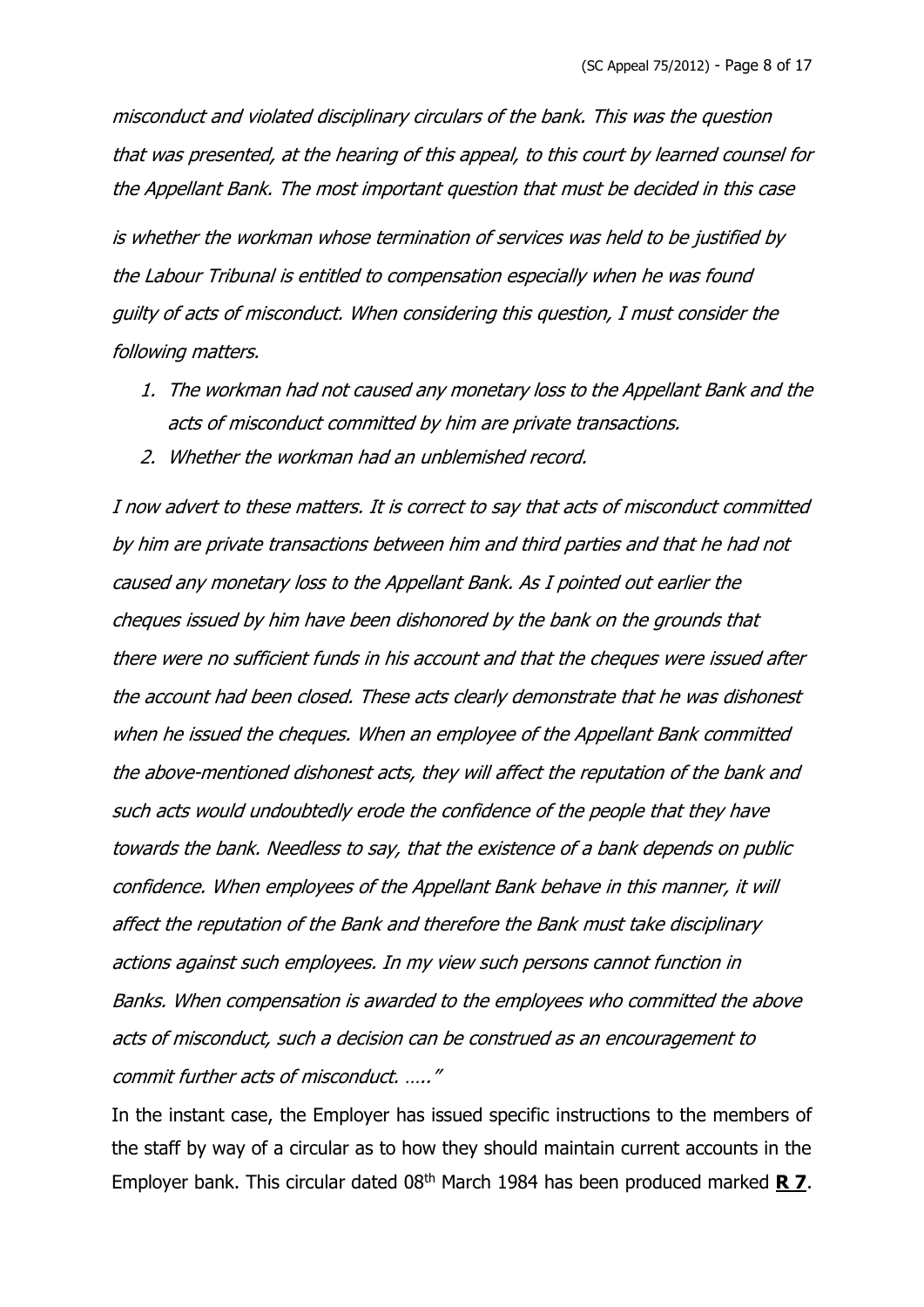Reproducing at least some of the rules contained therein would be relevant. They are as follows.

- i. All current accounts should be segregated and kept in one ledger or in one section of the ledger.
- ii. Members of the staff should maintain their current accounts at the Branch to which they are attached.
- iii. All credits to staff accounts should be referred to the Manager of the Branch and satisfactory explanation given for the source of such deposit and thereafter the credit slip must be authorized by him by placing his signature on the credit slip and only thereafter should the cheque or cash be deposited. The Manager should not delegate this authority to any other officer of the branch.
- iv. Managers should not UNDER ANY CIRCUMSTANCES grant members of the staff any temporary overdraft. Any request for temporary overdrafts should be referred by the Manager to the Loans Committee at Head Office with his recommendation. The facility may be granted only after approval is received.
- v. Cheques issued by members of the staff without adequate funds in their accounts should be returned 'UNPAID' just like any other customers in the normal course of business. Disciplinary action will be taken against those who flout these instructions regarding grant of temporary overdrafts including the Manager who approved the unauthorized temporary overdraft.
- vi. Current accounts of staff members should be closed on the first cheque returned by the branch for lack of funds.

The Employer bank had issued the above circular as far back as 08-03-1984. Thus, the Employee knew very well about the above rules and the seriousness of the actions he was engaged in. He therefore had taken upon himself, the risk of the Employer taking disciplinary action against him, when he issued the relevant cheques without sufficient funds in his current account. Moreover, as has been held by both the Labour Tribunal and the Provincial High Court, the Employee had induced Trainee Bank Assistant Sirisoma to achieve the results he had desired. The way he had chosen to achieve the expected results is exactly what his employer has sought to stop by issuing the circular **R 7**. Conclusion arrived at, by the learned President of the Labour Tribunal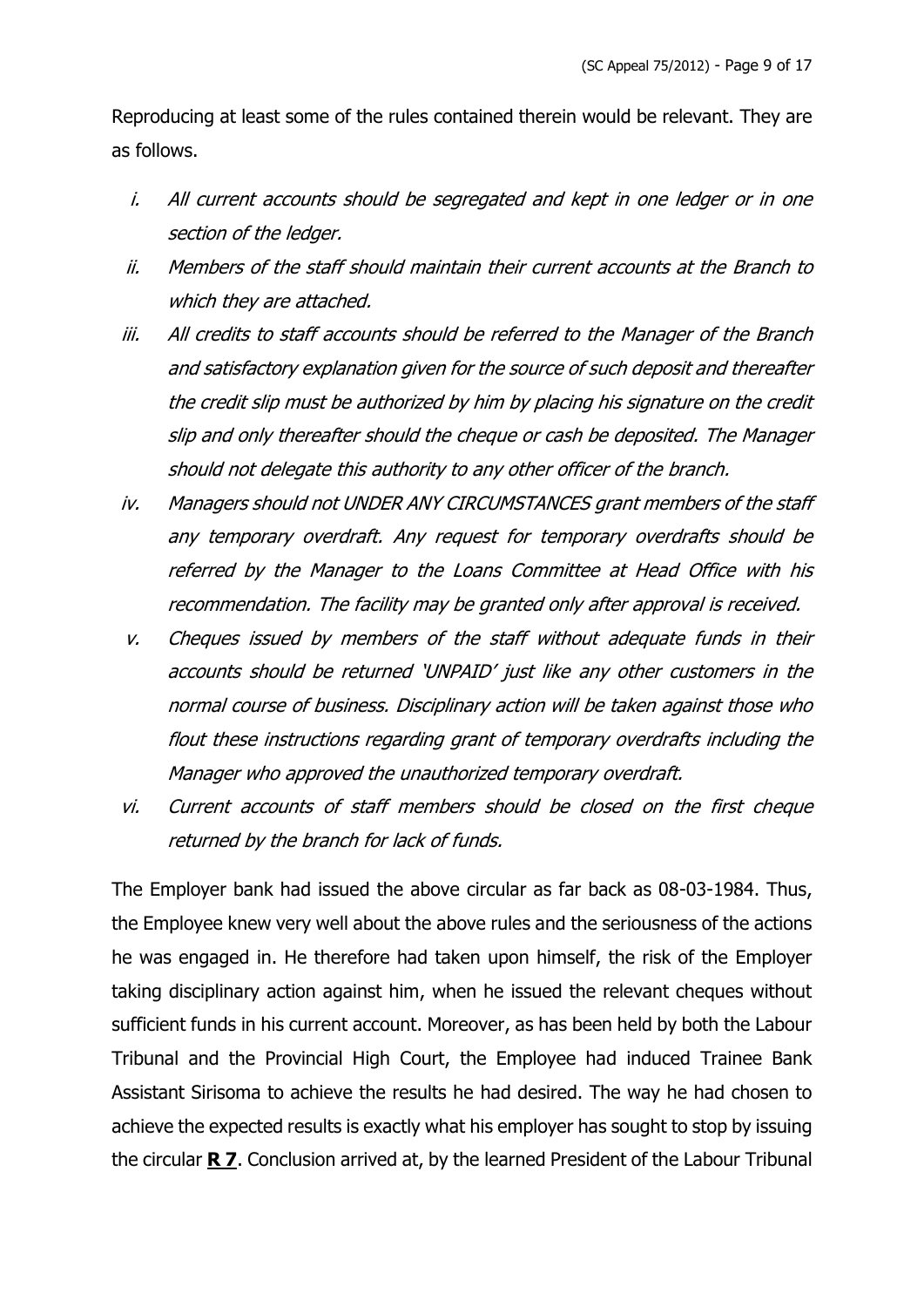in that regard is that the Employee had directly induced the Trainee Banking Assistant Sirisoma to act contrary to the rules of the Employer bank and that the Employee is directly responsible for the said inducement. This is in addition to the conclusion that the proof of the acts of misconduct in the first, second and third charges is sufficient to warrant the termination of the service of the Employee. It is opportune at this stage to see how this Court has approached the question of termination of an employee of a bank. The following instances would shed more light on the said question.

In M Sithamparanathan Vs. People's Bank,<sup>2</sup> the workman was a Grade IV officer of the People's Bank who functioned as a ledger officer. He was served with a charge sheet setting out seven charges relating to an incident of authorizing payment of a fraudulent withdrawal of Rs. 4500/= from a savings deposit account. Although he was only found negligent regarding the said withdrawal, His Lordship Justice Siva Sellaiah in the judgment pronounced in the Court of Appeal, underscored in the following excerpt, the importance of taking into consideration, the element of a bank losing confidence in its employees.

"….. It is needless to emphasize that the utmost confidence is expected of any officer employed in a Bank. Not only has he to transact business with the public but also he has to deal with money belonging to customers in the safe custody of the Bank. As such he owes a duty both to the Bank to preserve its fair name and integrity and to the customer whose money lies in deposit with the Bank. Integrity and confidence thus are indispensable and where an officer has forfeited such confidence and has been shown up as being involved in any fraudulent or questionable transaction, both public interest and the interest of the bank demand that he should be removed from such confidence. …."

The above excerpt in the judgment of His Lordship Justice Siva Sellaiah was cited with approval, by His Lordship the then Chief Justice G P S de Silva in his judgment in the case of Bank of Ceylon Vs. Manivasagasivam.<sup>3</sup> The workman in that case was a Grade II Clerk in the Personnel and Administration Division of the Bank of Ceylon at the time of the termination of his service. The case for the bank of Ceylon was that there was

<sup>2</sup> 1986 (1) SLR 411.

<sup>3</sup> 1995 (2) SLR 79.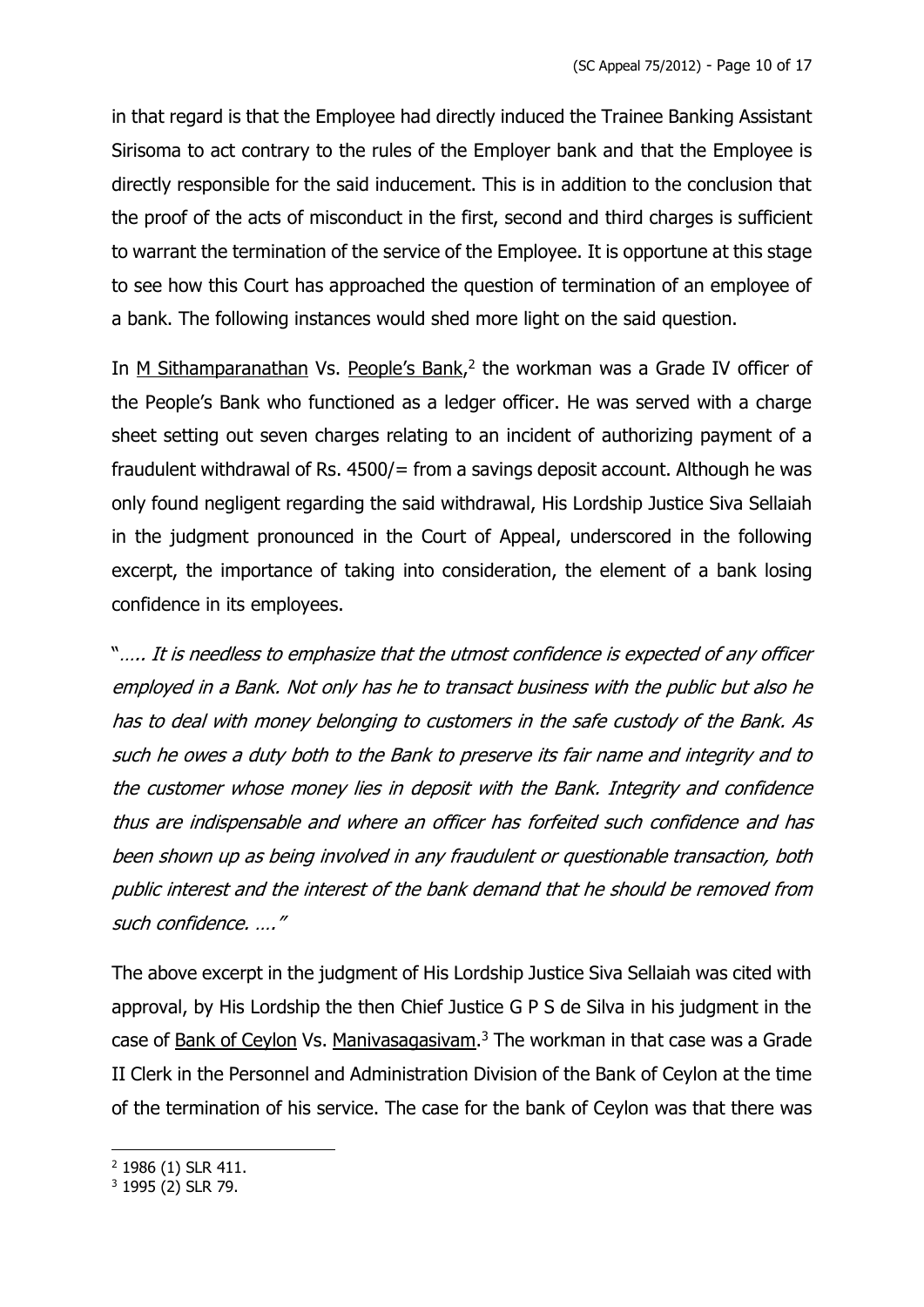a loss of confidence in the workman by reason of the part he had played in an attempt made by certain other persons to fraudulently transfer a sum of money from Sri Lanka to accounts which had been opened in a Swiss Bank. The evidence led on behalf of the bank had clearly shown that the certification of the signature of the person intending to open an account in a foreign bank by an "Approved Bank" is an essential requirement and that the Bank of Ceylon is one such "Approved Bank". The evidence had also clearly shown that it was by reason of the intervention of the workman in that case, that two other persons were able to secure the certification of their signatures by an "Approved Bank" in Sri Lanka. The said workman had been in the service of the bank of Ceylon for eleven years. His Lordship the then Chief Justice in his judgment holding that the High Court had failed to address its mind to a significant fact namely the kind of institution in which the workman was employed, cited the above excerpt from the judgment of His Lordship Justice Siva Sellaiah in M Sithamparanthan's case, $4$  and stated as follows.

"…. It seems to be that by reason of the part played by the applicant in two transactions which, to say the least, were questionable, he has clearly forfeited the confidence reposed in him as an employee of the Bank. In these circumstances, the Bank should not and cannot continue to employ him. …"

In National Savings Bank Vs. Ceylon Bank Employees' Union,<sup>5</sup> the bank had dismissed a clerk in its service for an alleged misconduct at an examination conducted by the Banker's Training Institute as the said clerk (workman) was detected having in his possession, notes relevant to the question paper he was answering, by the supervisor at the examination hall. The Banker's Training Institute reported the matter to the bank. The National Savings Bank then called for explanation from the workman. The workman admitted having committed an offence by having in his possession, the notes relevant to the paper he was answering at the said examination but pleaded for mercy. The National Savings Bank however terminated his service. Upon an application filed by the workman, the Labour Tribunal after the inquiry, directed the reinstatement of the workman but did not award the back wages. The National Savings Bank appealed

<sup>4</sup> Supra.

<sup>5</sup> 1982 (2) SLR 629.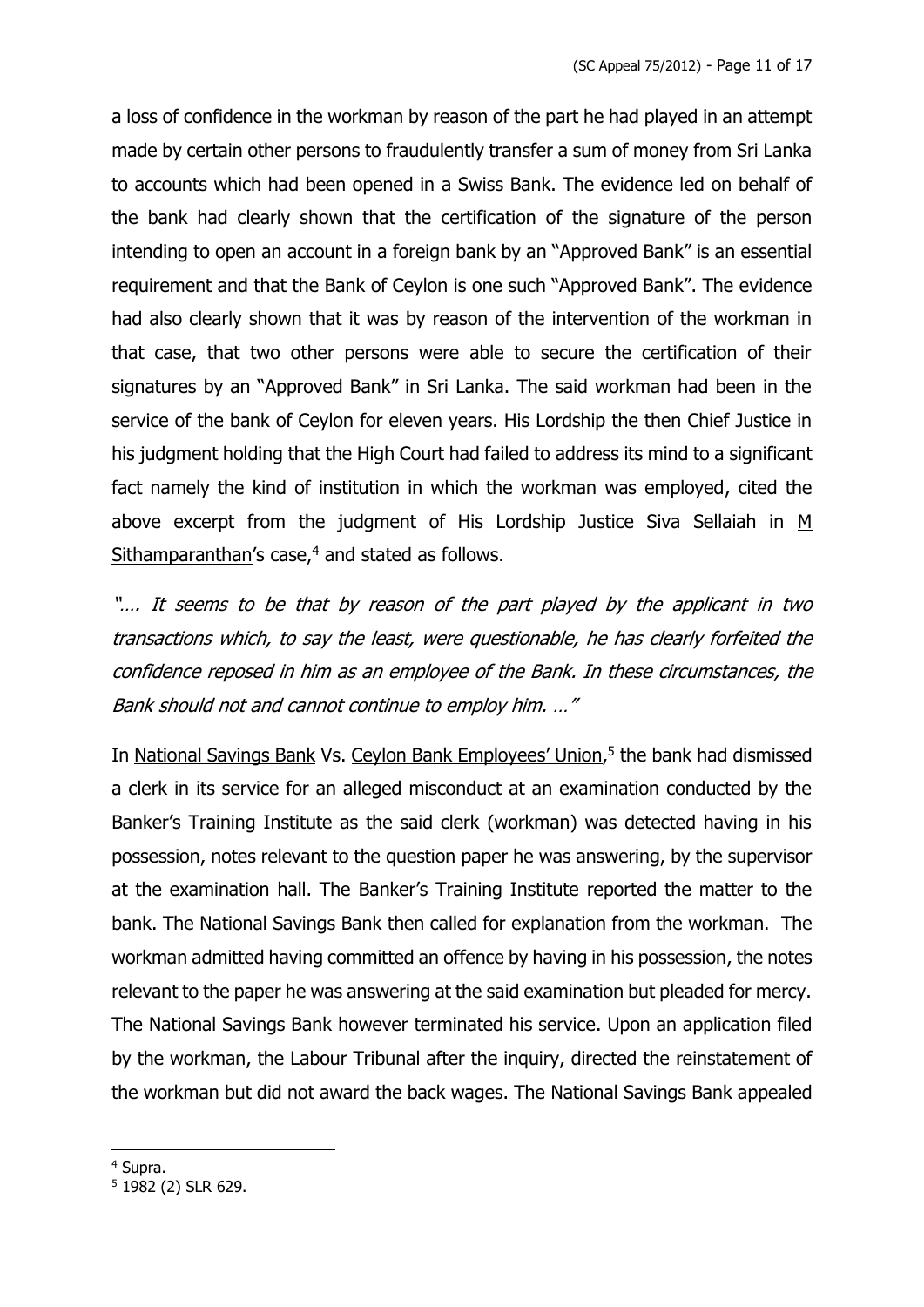to the Court of Appeal against the said order of the Labour Tribunal. The Court of Appeal affirmed the order of the President of the Labour Tribunal. The National Savings Bank then appealed to the Supreme Court against the said order. His Lordship Justice Soza in his judgment had the following to say about the honesty of the employees of a bank.

"…. The public have a right to expect a high standard of honesty in persons employed in a bank and bank authorities have a right to insist that their employees should observe a high standard of honesty. This is an implied condition of service in a bank. Conduct on the part of a bankman which tends to undermine public confidence amounts to misconduct. Whether the misconduct relates to the discharge of his duties in the bank or not, if it reflects on the bankman's honesty, it renders him unfit to serve in a bank and justifies the dismissal…"

"….. The learned President found that Amarasuriya has innocently taken the examination notes into the hall but in the same breath he declared that an offence has been committed, and a serious offence at that. He went on to hold that Amarasuriya was guilty of misconduct at an examination but not of misconduct at his workplace and ordered reinstatement. The learned President has failed to appreciate the fact that he was considering the case of an employee of a bank which is under a special duty to ensure that the honesty of its servants is not open to question. The dismissal of Amarsuriya was therefore justified. The order of the learned President cannot be allowed to stand. …"

In the case of **DLK** Peiris Vs Celltell Lanka Ltd.<sup>6</sup> the workman held the post of Assistant Manager - Credit Collections for the respondent (Celltell Lanka Ltd.), until his service was terminated. The said workman had prayed for reinstatement with back wages or in the alternative a payment of a reasonable compensation for the loss of his employment. The workman in that case had been ordered to proceed to Matale on official duty on 07-08-2003 and was ordered to stay in Kandy overnight, as was required to properly fulfill his duties there and return to Colombo only on 08-08-2003. The said workman had presented a hotel bill to the respondent (Celltell Lanka Ltd.)

<sup>6</sup> SC Appeal 30/2009, decided on 24-11-2010.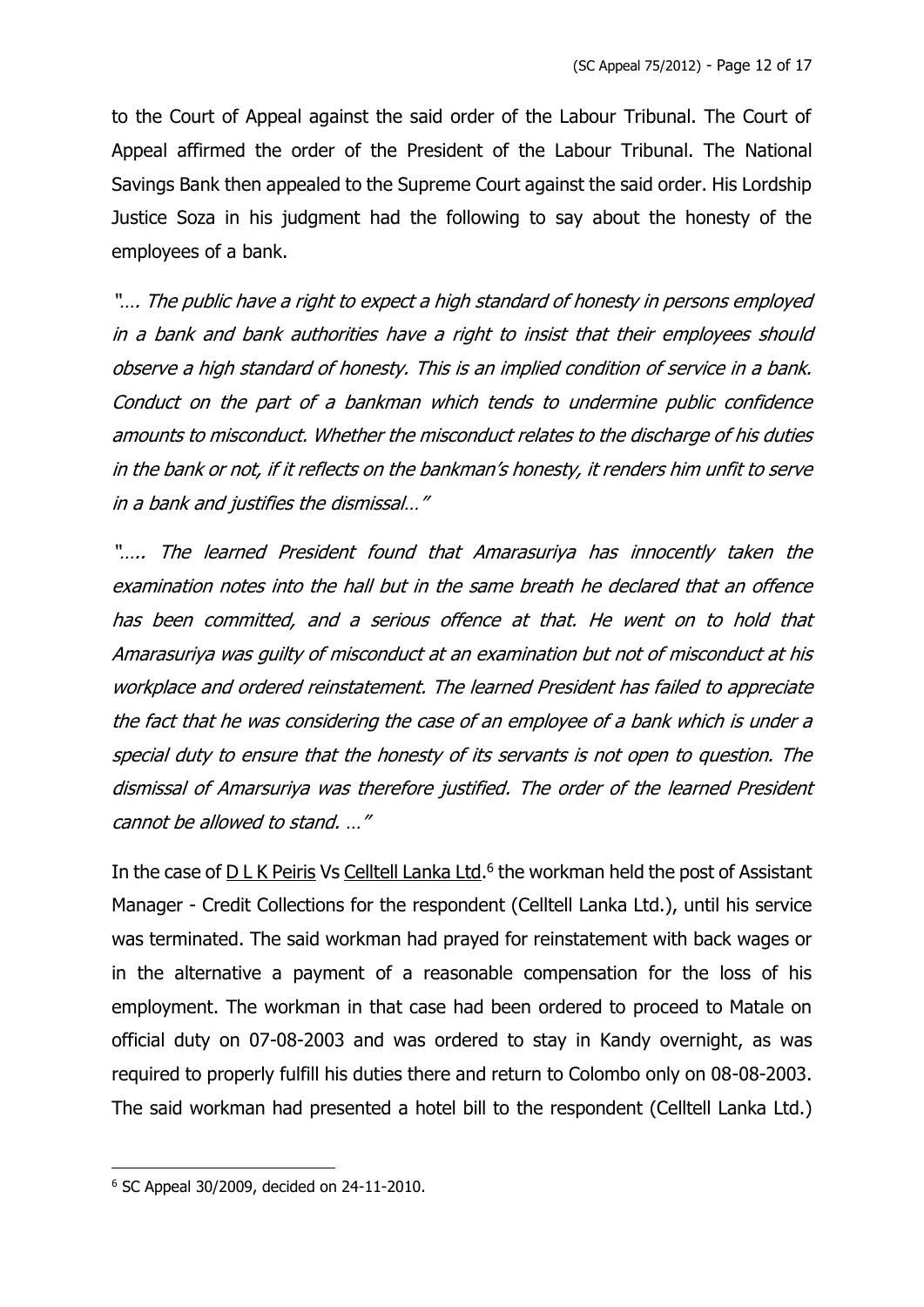for reimbursement. However, upon investigation it was revealed that the said workman in fact had not stayed in Kandy that night. To substantiate this position, the respondent (Celltell Lanka Ltd.) had led the evidence of three witnesses and produced as documentary evidence, several computer prints out of call records showing particulars of all calls made from that workman's cellular phone on the night the said workman claimed to have spent in Kandy. Her Ladyship Justice S. Thilakawardane when holding that it was not erroneous in law for the learned President of the Labour Tribunal to arrive at a conclusion that the workman in that case had engaged in misconduct and, most importantly, that the respondent (Celltell Lanka Ltd.) was reasonable in ceasing to repose trust in the workman, which is a basic trust that was necessary for the performance of the duties required of him, stated in her judgment as follows.

"The Appellant was an Assistant Manager, Credit Collections (outstation), a position of responsibility which demands integrity, competency, reliability and independence. Given the nature of the Appellant's services which was to independently handle the Respondent's work in the outstation districts, there was without a doubt an expectation by the Respondent that the Appellant was to act with the utmost integrity and honesty, arguably even more so than that required of an employee without such autonomy.

Once the Appellant fell short of this expectation it is perfectly reasonable, by any reasonable standard, that the Respondent would cease to continue to repose any confidence in the Appellant. Loss of confidence arises when the employer suspects the honesty and loyalty of the employee. It is often a subjective feeling or individual reaction to an objective set of facts and motivation. It should not be a disguise to cover up the employer's inability to establish charges in a disciplinary inquiry but must be actually based on a bona fide suspicion against the employee making it impossible or risky to the organization to continue to keep him in service. The employer-employee relationship is based on trust and confidence both in the integrity of the employee as well as his ability or capacity. Loss of confidence however, is not fully subjective and must be based on established grounds of misconduct which the law regards as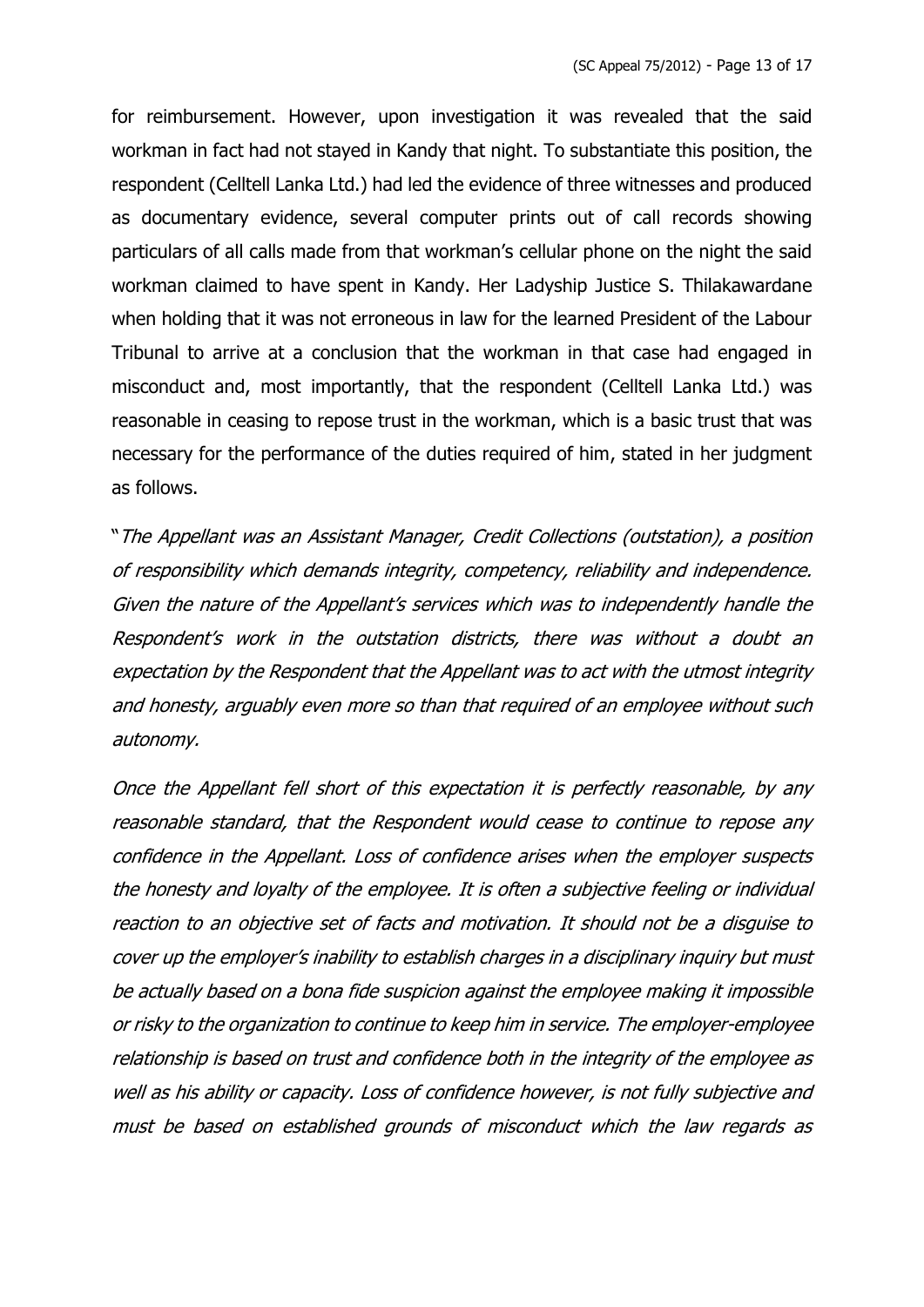sufficient. The concept of loss of confidence has been well expressed in the following terms:

"the contractual relationship as between employer and employee so far as it concerns a position of responsibility is founded essentially on the confidence one has in the other and in the event of any incident which adversely affects that confidence the very foundation on which that contractual relationship is built should necessarily collapse…. Once this link in the chain of the contractual relationship…. snaps it would be illogical or unreasonable to bind one party to fulfill his obligations towards the other. Otherwise, it would really mean an employer being compelled to employ a person in a position of responsibility even though he has no confidence in the latter." (vide Democratic Workers' Congress vs De Mel and Wanigasekera ….)"

In the instant case, although the learned President of the Labour Tribunal has stated in his order that W H Warakapola had testified before the Labour Tribunal it is not factually correct. Evidence of only three witnesses namely, Thalindu Niranja Sirisoma who was working as a Banking Assistant at the Bank at the time of the said incident, Wasanthi Hemamala who was working as a Junior Executive at the Bank and Neil Christopher Rasiah who was working as the Manager of the Branch has been led on behalf of the Employer, while evidence of only the Employee has been led on behalf of the applicant.

In any case, even if one is to consider that both the Manager of the Branch and said W H Warakapola have issued cheques without sufficient funds in their accounts, the misconduct that the Employee in the instant case has committed is not confined to a mere issuance of cheques without sufficient funds in his account. It is much more serious as the Employee in the instant case had directly induced the Trainee Banking Assistant Sirisoma to act contrary to the rules of the Employer bank. Therefore, even if the documents produced marked **A 9** to **A 10** have established that the Manager of the Branch and said W H Warakapola have issued cheques without sufficient funds in their accounts, that cannot form a basis for the learned President of the Labour Tribunal to order the reinstatement of the Employee in the instant case in the given circumstances.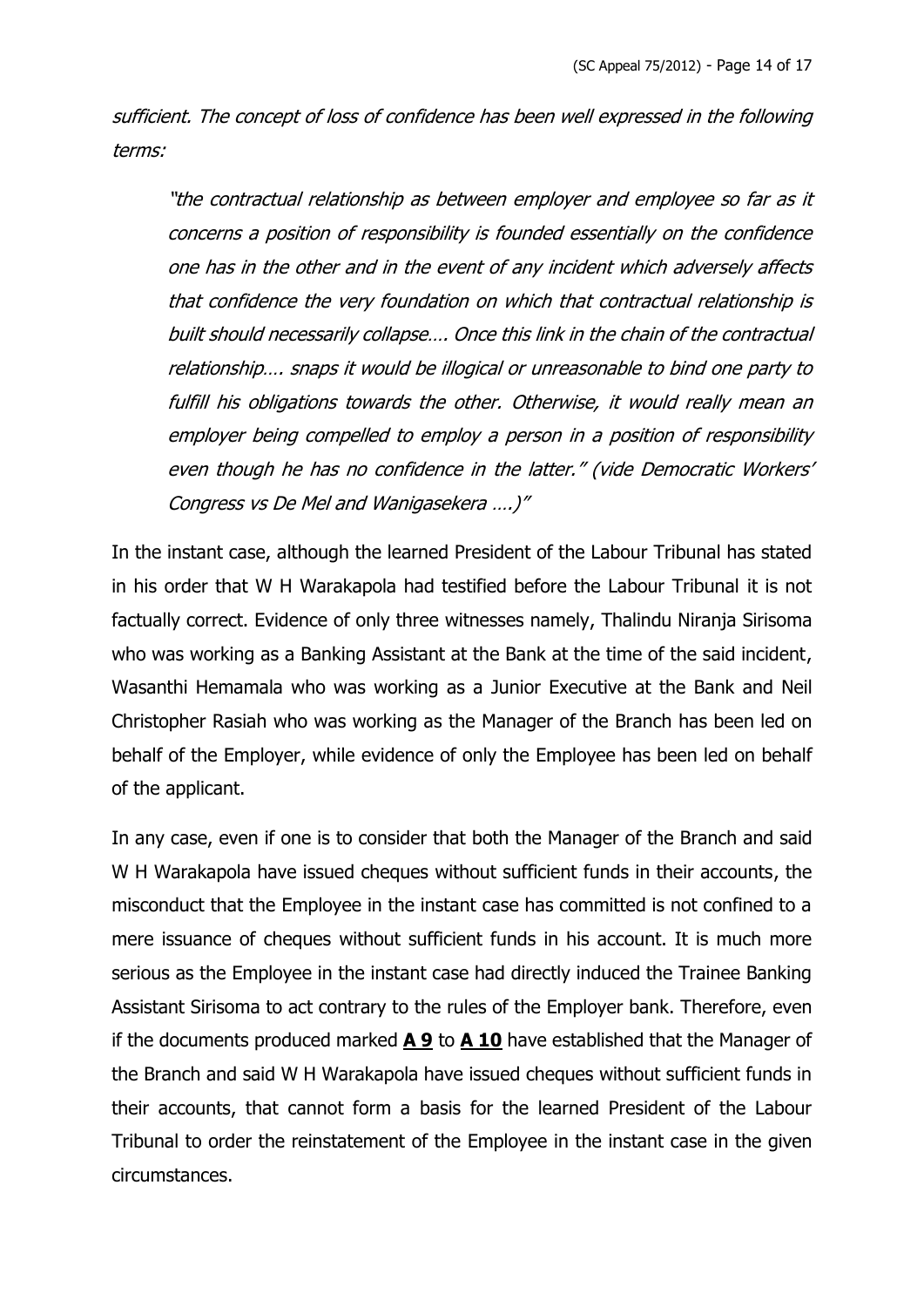Another basis for the reinstatement of the Employee as per the order of the learned President of the Labour Tribunal, is the fact that the Employer had not taken any disciplinary action against the Trainee Banking Assistant Sirisoma. However, it is the finding by the learned President of the Labour Tribunal himself that the Employee in the instant case had directly induced the Trainee Banking Assistant Sirisoma to act contrary to the rules of the Employer bank. Sirisoma gave evidence before the Labour Tribunal and explained in detail how he was induced by the Employee. In those circumstances, the Employer is justified in deciding that it is the Employee who had flouted the rules of the circular marked **R 7** and not Sirisoma who was just a Trainee Banking Assistant at that time. In any case, Sirisoma had never issued any cheque. Thus, the said basis used by the learned President of the Labour Tribunal to order the reinstatement of the Employee in the instant case, cannot be accepted as valid.

The facts and the circumstances of the instant case, clearly justifies the decision of the Employer to discontinue the service of the Employee. The said circumstances are sufficient for the Employer to have lost confidence in the Employee. As has been discussed in the cases cited above, the banks would not be able to function with Employees in its staff who are not prepared to strictly adhere to the rules put in place by the banks to safeguard the trust reposed in them by their customers. When customers lose confidence in the bank, the bank would no longer attract business. When the bank does not attract business, it would not survive any further. Thus, in the instant case, the Employer bank is justified in terminating the service of the Employee. In the given circumstances, as held by the Provincial High Court, the Employee cannot justifiably claim compensation while the Employer cannot justifiably be compelled to pay compensation. Thus, I hold that the Employee in the instant case, is not entitled to receive any compensation from the Employer.

Therefore, I answer the question of law No. (i) in respect of which this Court has granted Leave to Appeal, in the affirmative.

The question of law No. (ii) in respect of which this Court has granted Leave to Appeal, questions whether the learned Judge of the High Court was obliged in law, to consider the provisions of section 31B (6) (c) of the Industrial Disputes Act. The relevance (if any), of that section to the instant case, would be only to the issue whether an order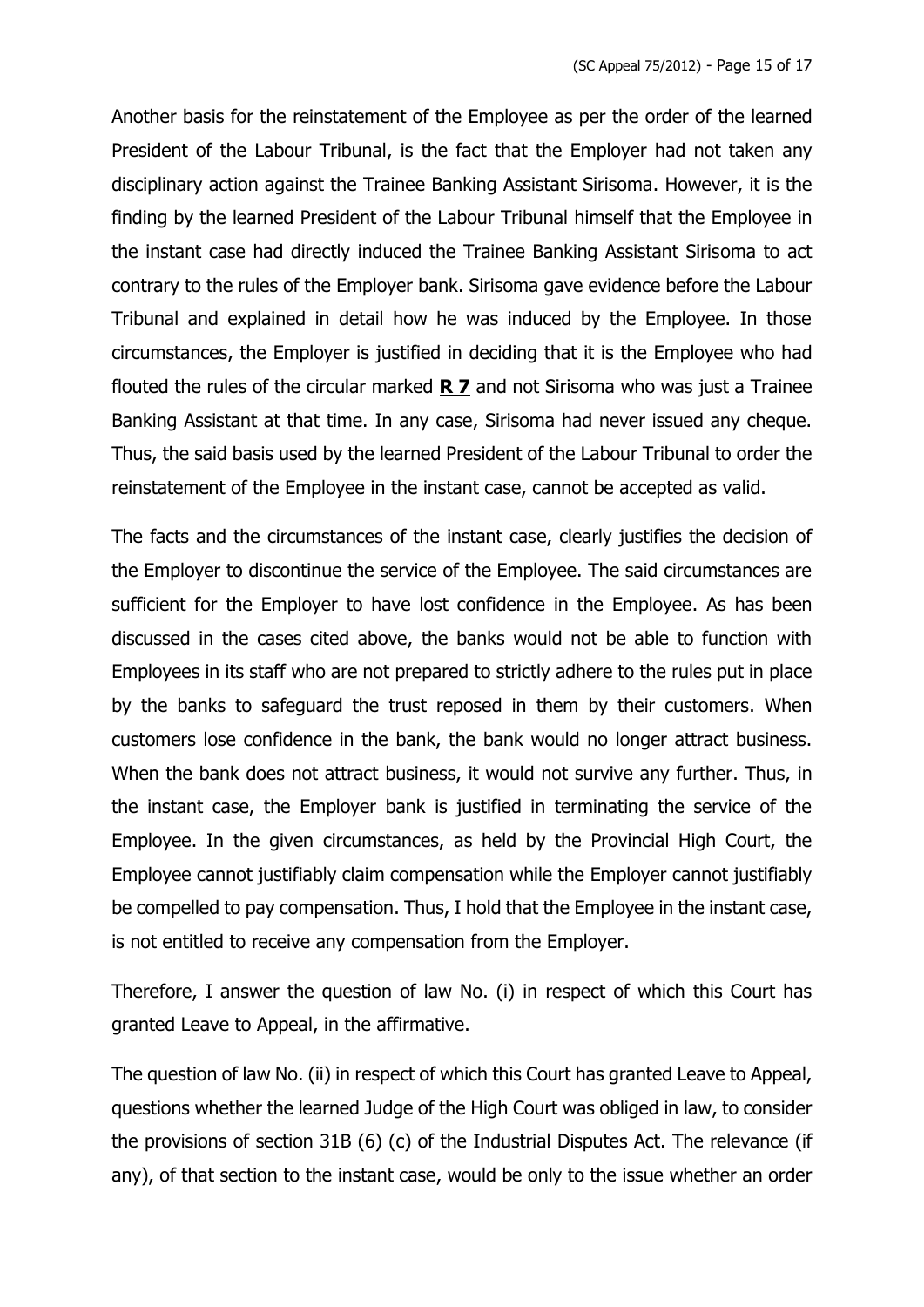relating to payment of compensation to the workman, should have been made by the High Court.

For the reasons already set out above in this judgment, I have already held that the Employee in the instant case, is not entitled to receive any compensation from the Employer. Further, I have already answered in the affirmative, the question of law No. (1) (i.e., Was the judgment of the Honourable Judge of the High Court just and equitable?). This means that the said judgment of the High Court, which does not contain a direction to pay compensation to the Employee, is a just and equitable one. Thus, when the non-payment of compensation has been held to be a just and equitable order, the learned High Court Judge is not obliged to again consider section 31B (6) (c).

Moreover, in the instant case, I too would repeat the rhetoric question posed by His Lordship Justice Sisira J. de Abrew, in the case of Peoples' Bank Vs Lanka Banku Sevaka Sangamaya<sup>7</sup>: 'when it is established that the workman's service was terminated for the acts of misconduct committed by him, then why should the Bank pay compensation to a person who was found guilty of misconduct and violated disciplinary circulars of the bank.'

Having posed the above question, I too would concur with the view taken by His Lordship Justice Abrew, that awarding of compensation to the employees who had committed the acts of misconduct, would operate as an encouragement to the commission of such acts of misconduct.

Therefore, I hold that the learned High Court Judge is correct when he did not make any order granting compensation and hence, I am unable to hold that he was obliged to again consider Section 31B (6) (c) of the Industrial Disputes Act which would only be an irrelevant exercise in the face of the just and equitable order (as afore-stated) already made by him.

For those reasons, I answer the question of law No. (ii) in respect of which this Court has granted Leave to Appeal, in the negative.

7 Supra.